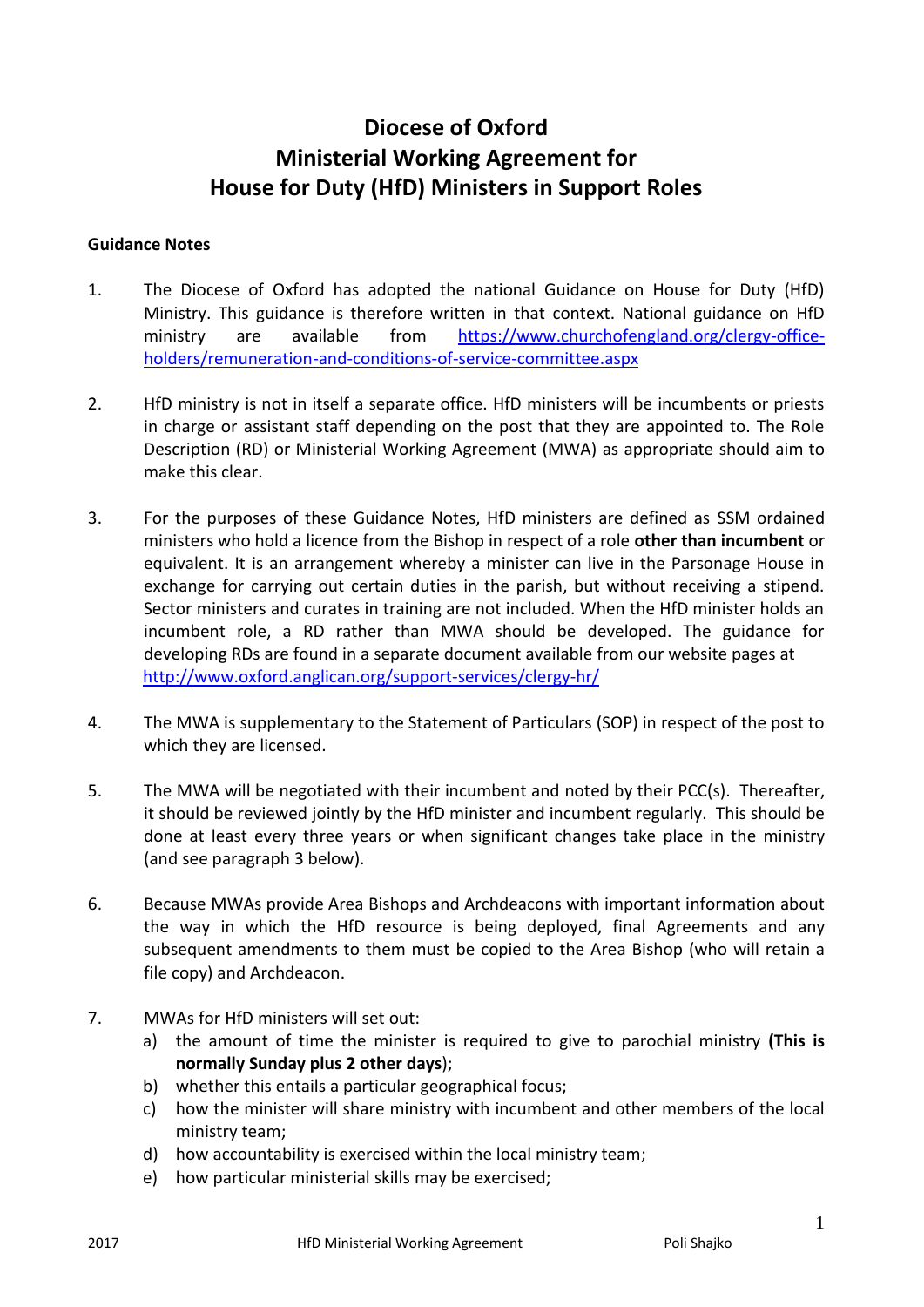- a) any wider deanery, diocesan or chaplaincy focus, and any workplace involvement, which the individual's ministry might include, using their particular experience or expertise.
- 8. MWAs should provide a basis for the working out of ongoing relationships in a shared ministry rather than being seen as a set of rigid rules.
- 9. Although review of the MWA should take place at least every three years, it is good practice for there to be an annual review meeting between the minister and incumbent. The main purpose of the review is to help the individual exercise a valuable and fulfilling ministry within the framework for mission and ministry which the local church is engaged in. Any wider focus may need to come under separate arrangements for review.
- 10. HfD ministers who have specific ministries in secular employment (MSE) will normally be licensed to a parish and will therefore require a parochial MWA as described in these Guidance Notes. Such an agreement will recognise their individual circumstances and may include appropriate documentation from their secular employment.
- 11. Those who have a deanery or diocesan focus to their work will normally be licensed to a parish and will require a parochial agreement. The agreement will outline the expectations of time spent on each part of the individual's ministry, and should include a separate description of the wider focus. If it was found useful to have a separate agreement for each part of ministry that may be considered too.

# **MINISTERIAL WORKING AGREEMENTS SHOULD BE DRAFTED UNDER THE FOLLOWING HEADINGS: -**

1. Introduction

This explains the purpose and overall scope of the agreement, e.g

*This Agreement supplements the Statement of Particulars for the Rev'd X in his/her role as Y. Its purpose is to set out the extent to which X will share with their incumbent and other members of the ministry team the worship and work of the parish/benefice. It includes details of the time that X is willing to offer the parish/benefice and what he/she may expect in terms of training, encouragement and support. X has a wide experience of / particular skills in….. and this agreement explains how that experience /skill will be utilised in his/her ongoing ministry.*

## 2. Focus of Ministry

The Agreement will describe the focus of the ministry. For HfD ministers this will be normally the parish where they reside.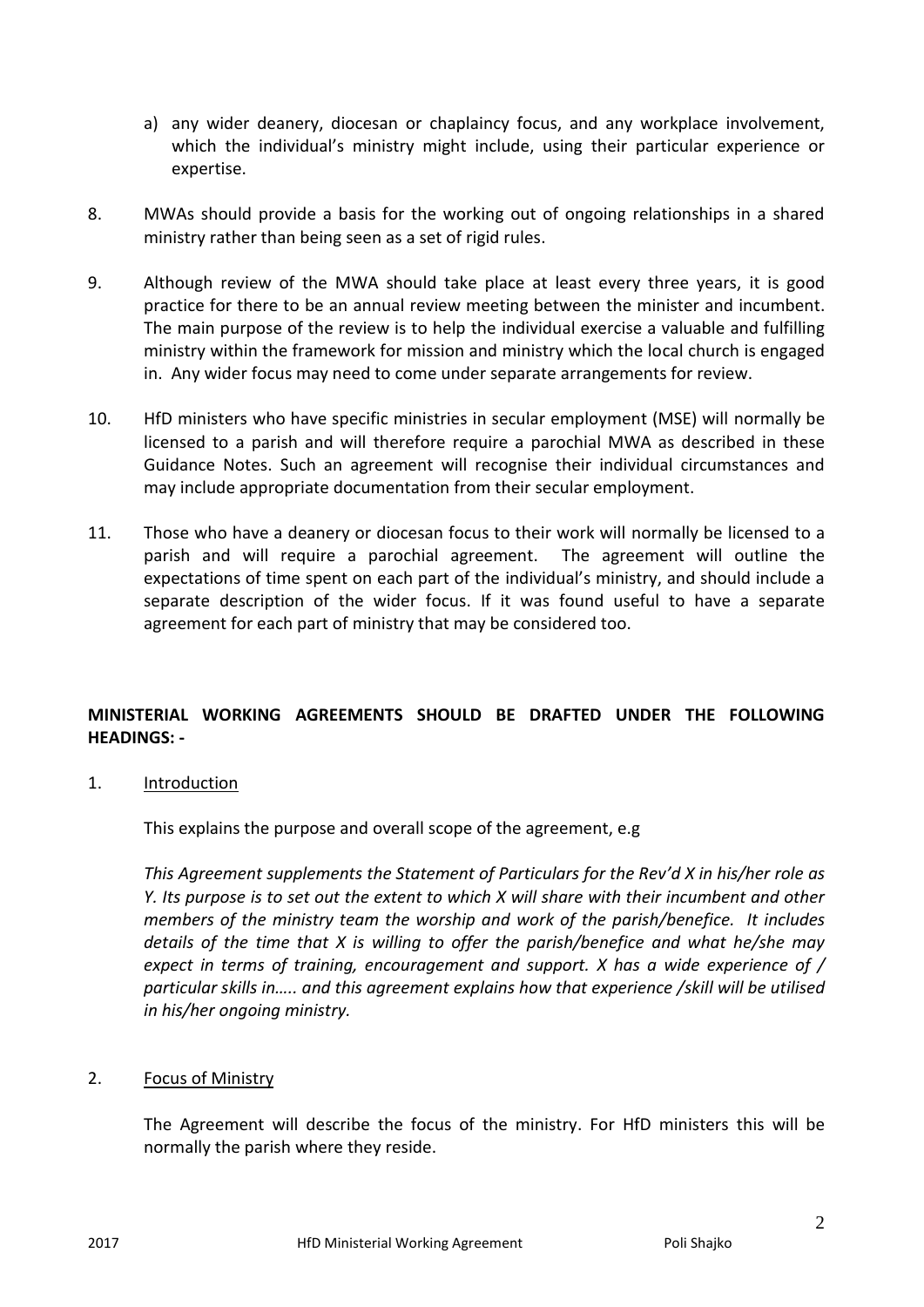If the HfD ministers have other responsibilities in which they act in an official capacity (e.g. a chaplaincy, membership of a Diocesan Council or school governor), they should be recorded under this heading.

Also under this heading should be recorded any wider ministry which the office holder exercises within the deanery or diocese.

For HfD ministers in part-time secular employment (Ministers in Secular Employment – MSE) this section should contain full details of the interaction between their roles in the workplace and the parish or elsewhere. In particular they should record the extent to which:

- they expect to be able to express their vocation and their status as ordained and representative Christians in their place of work;
- they hope to reflect their secular working experience in their parish ministry;
- they may benefit from engagement with this ministry by their incumbent and other members of the parish ministry team.

Where MSEs have a ministerial role in their workplace which is recognised by their employer, this may be reflected in their Contract of Employment or equivalent. Where they receive any provision for support and review of their ministerial role this should be included in this Contract.

## 3 Working Arrangements

The Agreement should specify:

- a) HfD ministers normally work on Sundays plus two other days (or equivalent number of hours);
- b) Days which are designated as rest days or are allocated to other work or commitments should be noted;
- c) HfD ministers' entitlement to annual leave (this may include time off after Christmas and Easter). This information should tie in with the SoP;
- d) HfD ministers who have responsibility for a parish should normally ensure their own sickness/holiday cover in consultation with their incumbent;
- e) the extent to which the minister may be expected to provide cover when the incumbent is away from their parish;
- f) that, if a vacancy occurs, the extent of the HfD minister's involvement in ministry will be discussed with the churchwardens and the Area Dean and formalised in a new MWA. (The SSM has no legal responsibility to provide cover in a vacancy. The conduct of the church's affairs and the maintenance of services, including the occasional offices, are the responsibility of the churchwardens and Area Dean.)

# 4. Worship

a) The MWA will set out the extent to which the HfD minister will share with the incumbent and the ministry team the conduct of public worship.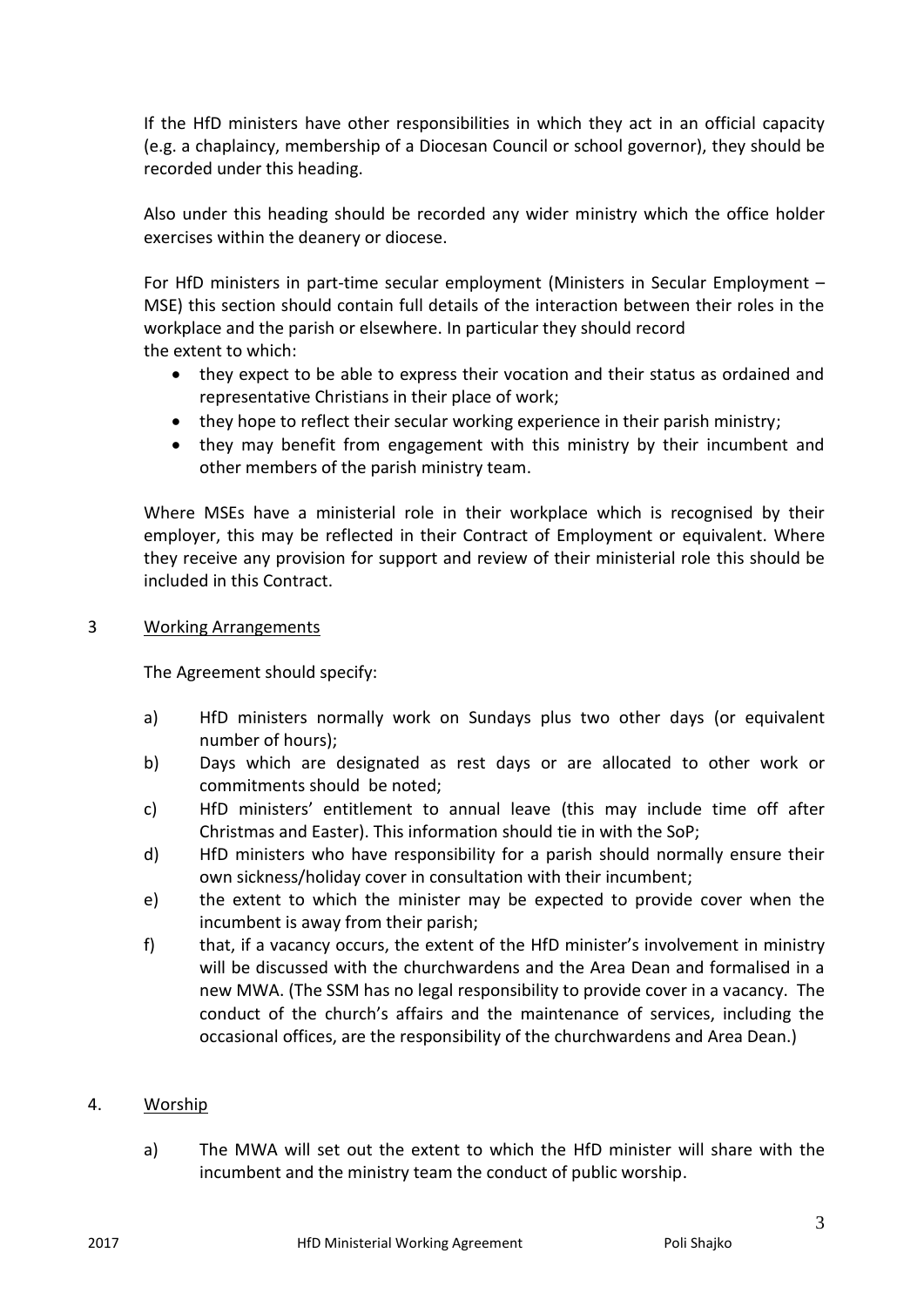- b) It will set out the frequency with which the HfD minister will preside at the Eucharist.
- c) It will set out the frequency with which the HfD minister will preach.
- b) It will set out the extent to which the HfD minister will share in the conduct of the occasional offices, assessing baptisms, weddings and funerals separately and taking account of associated preparation and visiting.

## 5. Supervision, Support and On-going Development or Education

The MWA should specify the arrangements for:

- a) the incumbent and the HfD minister to meet and pray together;
- b) regular meetings with other members of the ministry team to plan the work programme;
- c) an annual review with the incumbent;
- d) HfD minister to make a retreat each year;
- e) HfD minister to take part in Continuing Ministerial Development (CMD);
- f) HfD minister to belong to and attend Chapter meetings.

#### 6. General Pastoral and Teaching Ministry

The MWA should acknowledge any particular ministry skills which the HfD minister already possesses (or expects to develop) and say how those skills will be exercised. It should also indicate the degree of independence the HfD minister will have in exercising those skills.

#### 7. Parochial Support

The Agreement will describe the extent to which parishes will encourage HfD ministers and their families by prayer and other support.

#### 8. Revision and Termination of Agreement

The agreement will be for a period of three years. The agreement will be reviewed and updated at the end of that time or if there are significant earlier changes in the HfD minister's responsibilities or personal circumstances.

In particular it will be revised before a Vacancy starts and on the arrival of a new incumbent. Responsibility for review and revision lies with the HfD minister and the incumbent. The Associate Clergy Officer is available to provide advice and guidance if needed.

The MWA will terminate if the minister is deployed elsewhere.